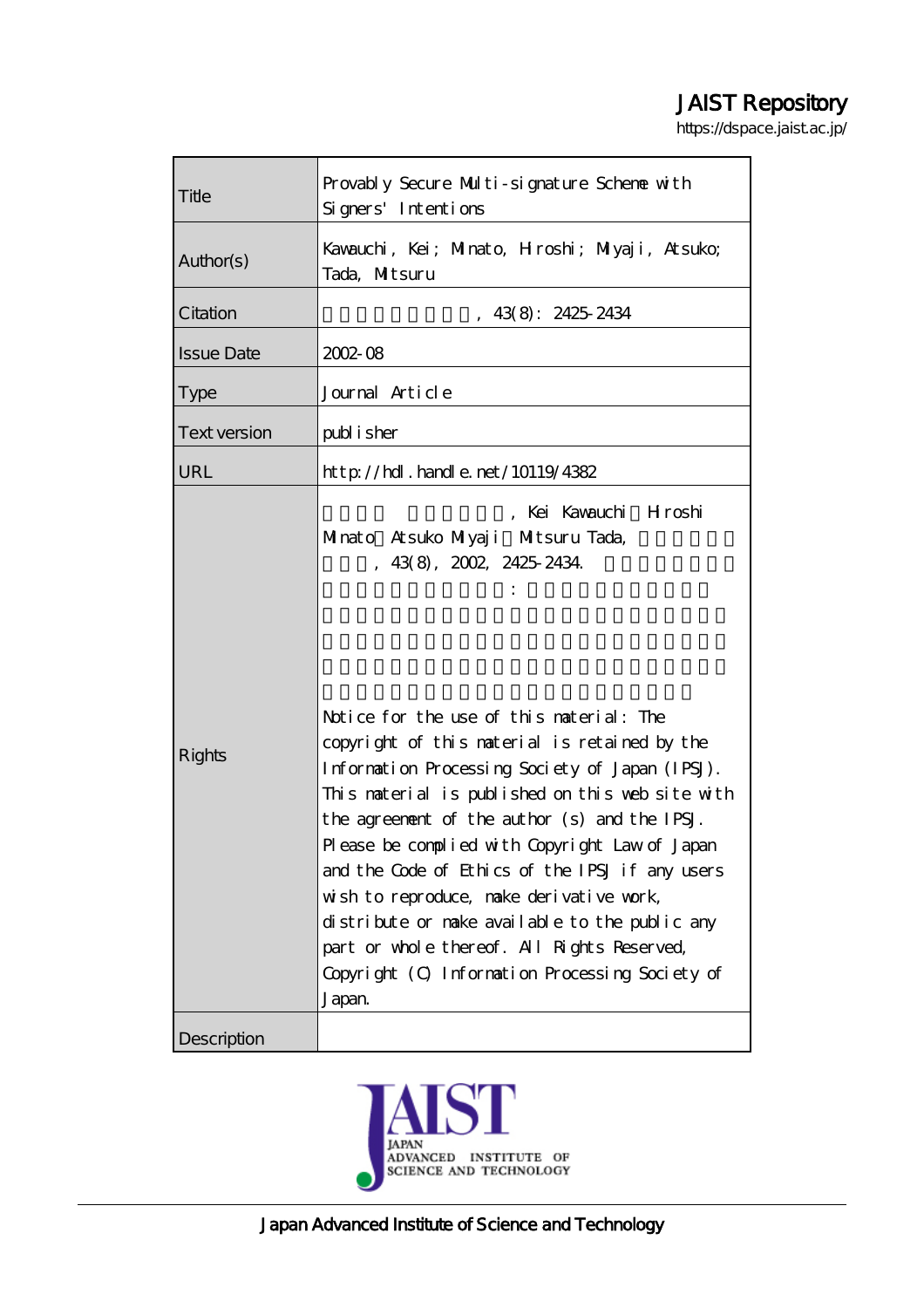*Regular Paper*

# **Provably Secure Multi-signature Scheme with Signers' Intentions**

Kei Kawauchi,†<sup>1</sup> Hiroshi Minato,†<sup>2</sup> Atsuko Miyaji†<sup>3</sup> and MITSURU TADA<sup>†4</sup>

In this paper, we propose a multi-signature scheme, in which each signer can express her *intention* in the message to be signed. An intention is a piece of information which can be attached to a signature. However, no multi-signature scheme dealing with intentions without loss of efficiency has been introduced. First, we consider a multi-signature scheme realizing the concept of signers' intentions by utilizing existing schemes, and name it *primitive method*. After that, we introduce the proposed multi-signature scheme which is more efficient than the primitive method in view of the computational cost for verification and in view of the signature size. The proposed multi-signature scheme is shown to be secure even against *adaptive chosen message insider attacks*.

#### **1. Introduction**

*A multi-signature scheme*, in which plural entities (signers) jointly sign an identical message, has the advantage that it is efficient in view of the signature size and in view of the computational cost for verification. Hence we can say that a multi-signature scheme is quite useful in the following case:

• We often see a notice on a bulletin board on campus, which informs club members of an event. A notice frequently requires members to write down their names on it. It is very convenient for members to check who wants to take part in the event.

Now, we suppose that a captain of the club wants to know whether or not each member (e.g., Alice, Bob and etc.) wants to attend the event. If the name is written by him/her on the notice, it is clear that he/she wants to take part in the event. But, if not, does that mean he/she does not want? The answer is No because he/she might not see the notice and also he/she does not positively express that he/she does not want to take part in the event. To make the matter sure, the captain should require members to write down their names, and also Yes or No on the notice to avoid such a problem. It is very good idea.

For example, Alice may sign the notice adding the word No. On the other hand, Bob may sign it adding the word Yes. Then, we call these Yes or No *signers' intentions*. A captain may prepare a notice which has two spaces for signing. One is a space for signers who express Yes. The other is a space for signers who express No. The members put their name on one of two spaces. Unfortunately, there has been no proposal of any multi-signature schemes which efficiently handle the notice with Yes and No, namely signatures with signers' intentions. Each signer provide two secret-keys, one for expressing Yes, and the other for expressing No.

It is, however, far from a good way since each entity has to manage more keys. As another countermeasure, the captain can provide two messages to be signed, one for Yes, and the other for No. Accordingly, verification is required twice for those two multi-signatures. But unlike in the first countermeasure, each entity has only to manage one key. In the example given above, signers' possible intentions are only Yes and No, and we consider that signers, in general, have choices among  $\mathcal{I} := \{I_1, \ldots, I_N\} \ (N \geq 2)$ . Each possible intention is denoted by some  $I_{\ell}$  ( $\ell \in [1, N]$ ).<br>(We can say that in the example given above (We can say that in the example given above, Yes and No are denoted by  $I_1$  and  $I_2$ , respectively.) Hereafter such a multi-signature scheme in which plural messages are provided and plural multi-signatures are generated like in the second countermeasure, is called *a primitive method*. The details of this method are discussed in Section 3.

In this paper, we introduce a *multi-signature*

<sup>†</sup>1 Graduate School of Science and Technology, Chiba University

<sup>†</sup>2 Department of Electrical Engineering and Computer Science, Tufts University, USA

<sup>†</sup>3 School of Information Science, Japan Advanced Institute of Science and Technology

<sup>†</sup>4 Institute of Media and Information Technology, Chiba University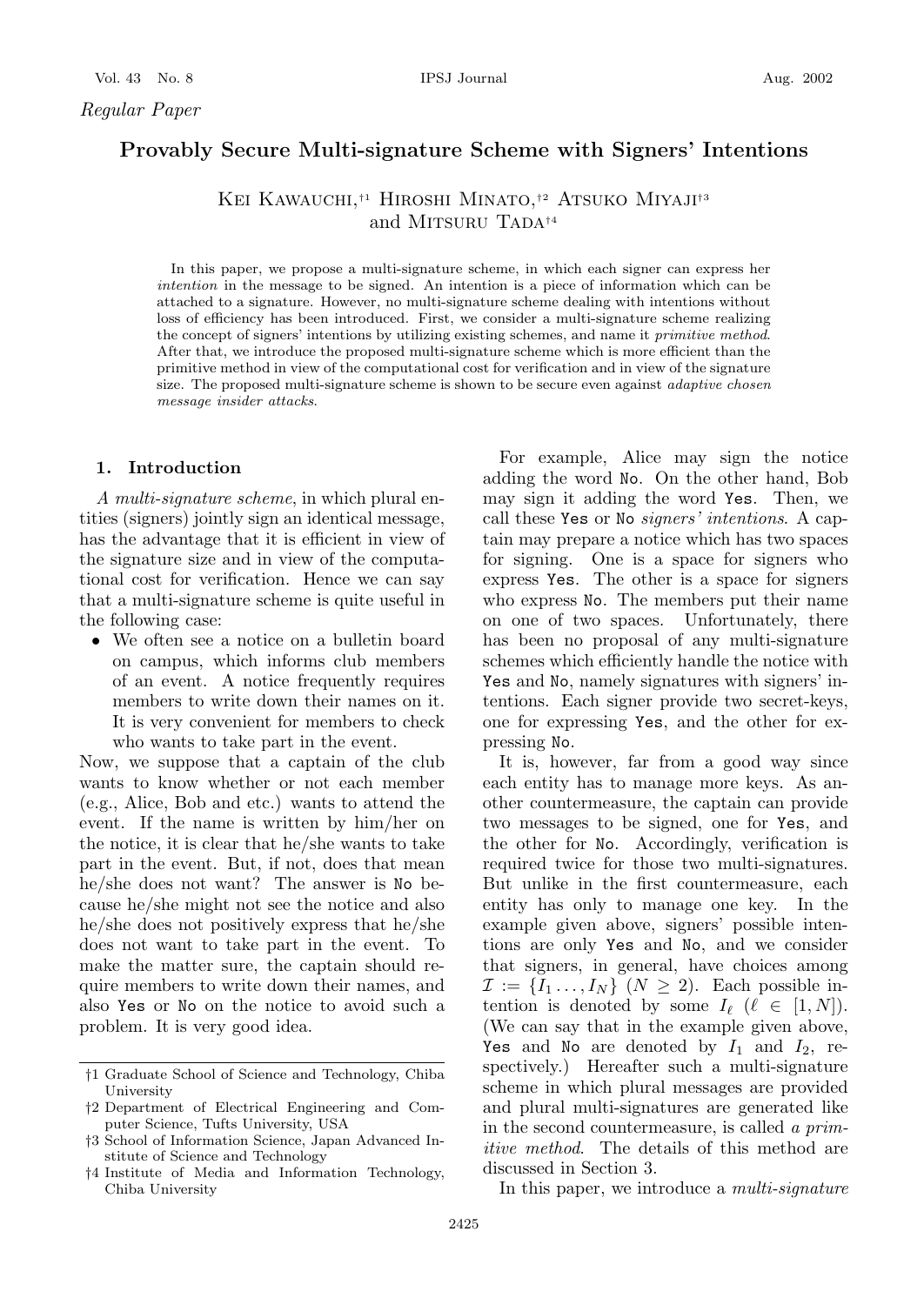| Mon                           | Tue                                    | Wed                        | Thu                              | Fri                         | Sat | Sun |
|-------------------------------|----------------------------------------|----------------------------|----------------------------------|-----------------------------|-----|-----|
|                               |                                        |                            |                                  | Mitsuru<br>Masakazu         | 2   | 3   |
| 4<br>Matthew<br>Micheal       | 5<br>Toshio<br>Atsushi                 | 6<br>Hideyuki<br>Joseph    | 7<br>Atsuko<br>Hideaki           | 8 Kozue<br>Masao<br>Takeaki | 9   | 10  |
| 11<br>Kei<br>Hiroshi          | 12<br><b>Ashley</b><br>Hunter<br>Jacob | 13 Emily<br>Olivia<br>Adam | 14<br>Cody<br>Morgan             | 15<br>Sarah<br>Kevin        | 16  | 17  |
| 18<br>John<br>Amanda<br>Amber | 19Alison<br>Megan<br>Madison           | 20<br>Kayla<br>William     | $2h_{aul}$<br>Luke<br>Alex       | 22<br>Eric<br>Mary          | 23  | 24  |
| 25<br>Peter<br>James          | $26_{Rynn}$<br>Justin<br>Jordan        | 27<br>Robert               | $28_{Julia}$<br>Dakota<br>Thomas | 29<br>Miguel<br>Destiny     | 30  | 31  |

| Fig. 1 Calendar. |
|------------------|
|                  |

*scheme with signers' intentions* in which each signer has only to manage one key, in which one message to be signed is provided, hence in which only one multi-signature is generated, and furthermore in which only each signer can add her intention with respect to the given message. In a multi-signature scheme along the first countermeasure, each signer has to manage N keys, and in a multi-signature by the primitive method, the more the number N of signers' possible intentions gets, the more the signature size is and the more verification cost is required. On the other hand, in a multi-signature scheme with signers' intentions, the signature size is independent of  $N$ , and hence the verification cost is much smaller than that in the primitive method. Hence a multi-signature scheme with signers' intentions can be more efficient than ones constructed along the countermeasures given above. The efficiency of the proposed scheme is outstanding. Take for example distributing vacation time among office workers. Now refer to the calendar **Fig. 1**. Each signer establishes his/her intention by signing his name on a single day. In the proposed scheme, verification for the calendar is needed just once. Namely, the calendar can be verified by just one equation.

The security is shown with the strategy that we reduce the security of multi-signature scheme to that of multi-round identification scheme in the random oracle model  $\mathbb{1}^1$ . To prove the security of multi-signature scheme with signers' intentions, we, for convenience' sake,

consider two multi-round identification schemes with (prover' s) intentions. We call those identification schemes ID-A and ID-B, respectively. The proof for the security of a multi-signature scheme with signers' intentions can be reduced to that for ID-A and ID-B. Concrete to say, if ID-A is secure against any polynomial-time passive adversaries, and if ID-B has zero-knowledge property, then multi-signature scheme with signers' intentions can be shown to be secure even against any polynomial-time active adversaries by using *ID-reduction technique* introduced by Ref. 9).

We can see related work as follows: In Refs. 9), 13), we can see several kinds of multisignature schemes. In Refs. 2)∼5), we can see a multi-signature scheme which also guarantee the signing order. The scheme given by Ref. 8) provides signing order verifiability and message flexibility.

This paper is organized as follows: In Section 2, we give the notations we use in this paper. In Sections 3, we propose the primitive method, a combined scheme of conventional multi-signatures, in which signatures with signers' intentions can be dealt with. In Section 4, we propose a new multi-signature scheme which we call a multi-signature scheme with signers' intentions. In Section 5, we give provable security for the proposed scheme. In Section 6, we evaluate the performance of the primitive method and the proposed scheme. The conclusion is given in Section 7.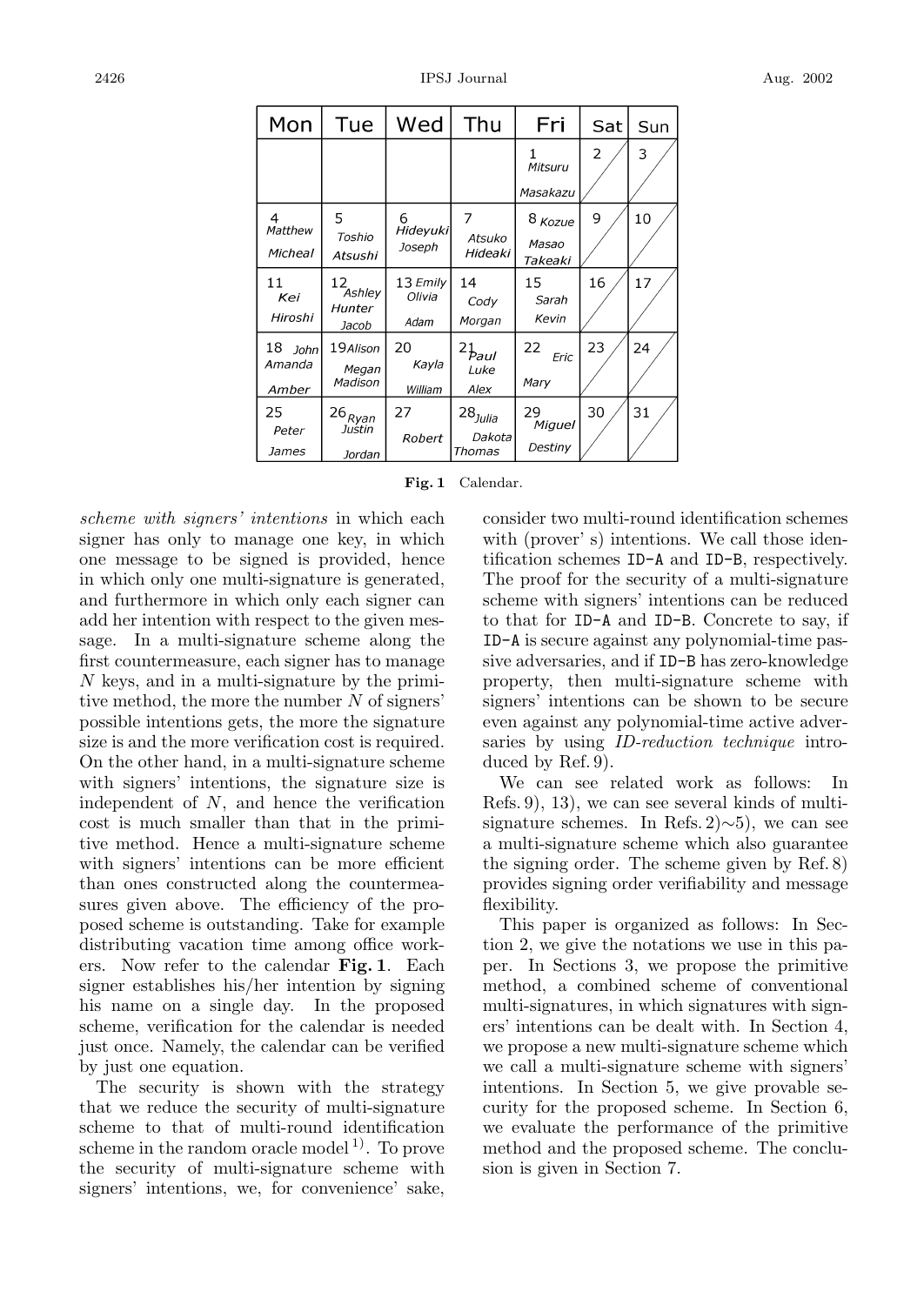## **2. Preliminaries**

To denotes an *n*-tuple  $(a_1, \ldots, a_n)$ , we often use the bold letter  $a$ . For an *n*-tuple  $a$  $(=(a_1,\ldots,a_n))$  and for integer  $i, j \in [1,n]$  with  $(1 \leq i < j \leq n)$ ,  $a_{[i,j]}$  denotes the  $(j-i)$ -tuple  $(a_i,\ldots,a_j).$ 

## **2.1 Multi-signature Scheme 9)**

In a multi-signature scheme, plural signers  $(say, n \text{ signers})$  generate a signature for an identical message. However, we can realize such a situation by applying an ordinary (single) signature scheme  $n$  times. Then we shall extend a single signature scheme to be a multi-signature scheme so that the obtained multi-signature scheme shall satisfy the property that the signature size in the multi-signature scheme should be less than  $nL$  where L is the signature size in the single signature scheme.

In this paper, we use the multi-signature scheme, which is one-cycle type and is socalled a *generic* multi-signature scheme  $11$  obtained by translating a multi-round identification scheme.

In a multi-signature scheme,  $n$  signers  $P_1, \ldots, P_n$  participate and each signer  $P_i$  publishes a public-key  $v_i$  and keeps a secret-key  $s_i$ . In the following, we describe the scheme, each  $P_i$  can query to the public random oracle function <sup>1)</sup>  $f_i : \{0,1\}^* \to \mathbb{Z}_q$ . Let P denotes the set  $\{P_1,\ldots,P_n\}.$ 

**System parameter:** Let p and q be primes such that q divides  $(p-1)$ , and let g be an order-q element in  $\mathbf{Z}_p^*$ . The system param-<br>oter symple the set  $(p, q, q)$ . The sequrity eter *syp* is the set  $(p, q, g)$ . The security parameter *sep* is  $|q|$ .

System parameters are common for all schemes. Then, we omit these in latter schemes.

- **Key-generation step:** Each signer  $P_i \in \mathcal{P}$ provides a pair of a secret-key and the corresponding public-key. Her secret-key is a random element  $s_i \in \mathbf{Z}_q$ , and the corresponding public-key  $v_i$  is defined  $g^{s_i}$ (mod  $p$ ). When  $P_i$  registers the public-key  $v_i$ , she has to show that she indeed has  $s_i$ in a zero-knowledge manner to prevent *the key-generation phase attacks* given by 10).
- **Signature generation step:** Suppose that a set of signers P generates a multisignature for a message  $m$ . The initial value  $y_0$  is 0. For each  $i \in [1, n]$ , the following is executed.
- $P_i$  receives  $(\mathbf{x}_{[1,i-1]}, y_{i-1}), m$  from  $P_{i-1}$ .  $P_i$  picks up a random  $r_i \in \mathbf{Z}_q$ and computes  $(x_i, e_i, y_i)$  as follows:  $x_i := g^{r_i} \pmod{p};$  $e_i := f_i(\boldsymbol{x}_{[1,i]}, m);$  $y_i := y_{i-1} + s_i + r_i \cdot e_i \pmod{q}.$  $P_i$  sends  $(\boldsymbol{x}_{[1,i]}, y_i)$ , m to  $P_{i+1}$ . Also let  $P_{n+1} := V$ .
- **Verification step:** Suppose that the verifier V receives a multi-signature  $(x, y_n)$  for a message m. Then V computes  $e_i :=$  $f_i(\boldsymbol{x}_{[1,i]}, m)$  for each  $i \in [1, n]$ . Also the verifier  $V$  checks the following equations:

$$
g^{y_n} \stackrel{?}{\equiv} \prod_{i=1}^n (x_i^{e_i} \cdot v_i) \pmod{p}.
$$

## **3. Primitive Method**

In Section 1, we have intuitively mentioned how we can realize a multi-signature scheme with signers' intentions. Here we present a concrete scheme of the *primitive method*. Suppose that each  $P_i$  is required her intention  $\alpha_i$  for a message  $m$ , and that her possible intention is in a set  $\mathcal{I} := \{I_1, \ldots, I_N\}$ . For  $\ell \in [1, N]$ , let  $m_{\ell}$ be the message corresponding to the intention  $I_{\ell}$  for m.<br>Roth s

Both system parameter and key-generation step are done in the same way as that of the multi-signature scheme in Section 2.

- **Signature generation step:** Suppose that a set of signers  $P$  generates a multisignature for a set of message  $\{m_\ell\}$ <br>with signers' intentions Assume that with signers' intentions. Assume that υ<br>Α  $\begin{pmatrix} 1 \\ 0 \end{pmatrix}, \ldots, y_0^{(N)}$  are set up to be zero. For ach  $i \in [1, n]$  the following is executed each  $i \in [1, n]$ , the following is executed.
	- $P_i$  receives  $(\mathbf{x}_{[1,i-1]}, y_{i-1}^{(1)}, \ldots, y_{i-1}^{(N)}),$ <br> $\{m_i\}$  and  $\alpha_{[1,i-1]}$  from  $P_{i-1}$  $\{m_{\ell}\}\$ and  $\alpha_{[1,i-1]}$  from  $P_{i-1}$ .  $P_i$ <br>chooses her intention  $\alpha_i \in \mathcal{T}$  Let chooses her intention  $\alpha_i \in \mathcal{I}$ . Let  $\alpha_i = I_\ell$ .  $P_i$  picks up a random  $r_i \in \mathbf{Z}_q$ <br>and computes  $(r_i, \rho_i, y_i)$  as follows: and computes  $(x_i, e_i, y_i)$  as follows:  $x_i := a^{r_i} \pmod{n}$

$$
x_i := g \pmod{p},
$$
  
\n
$$
e_i := f_i(\boldsymbol{x}_{[1,i]}^{(\ell)}, m_{\ell});
$$

 $y_i^{(\ell)} := y_{i-1}^{(\ell)} + s_i + r_i \cdot e_i \pmod{q}.$ 

where  $x_{[1,i]}^{(\ell)}$  is defined to be the *i*-tuple,<br>consisting of the *x* components of proconsisting of the x components of previous signers with intentions  $\alpha_i$ . For every  $I_{\ell'} \in \mathcal{I} \backslash \{I_{\ell}\}$  $y_i \in \mathcal{I} \setminus \{I_\ell\}, \text{ let } y_i^{(\ell')} := y_{i-1}^{(\ell')}$ .<br>(1) (N)

 $P_i$  sends  $(\mathbf{x}_{[1,i]}, y_i^{(1)}, \dots, y_i^{(N)}), \{m_\ell\}$ <br>and  $\alpha_{[1,1]}$  to  $P_{i,1}$ , Also let  $P_{i,1}$ ,  $:= V$ and  $\alpha_{[1,i]}$  to  $P_{i+1}$ . Also let  $P_{n+1} := V$ .<br> **tion step:** Suppose that the verifier

**Verification step:** Suppose that the verifier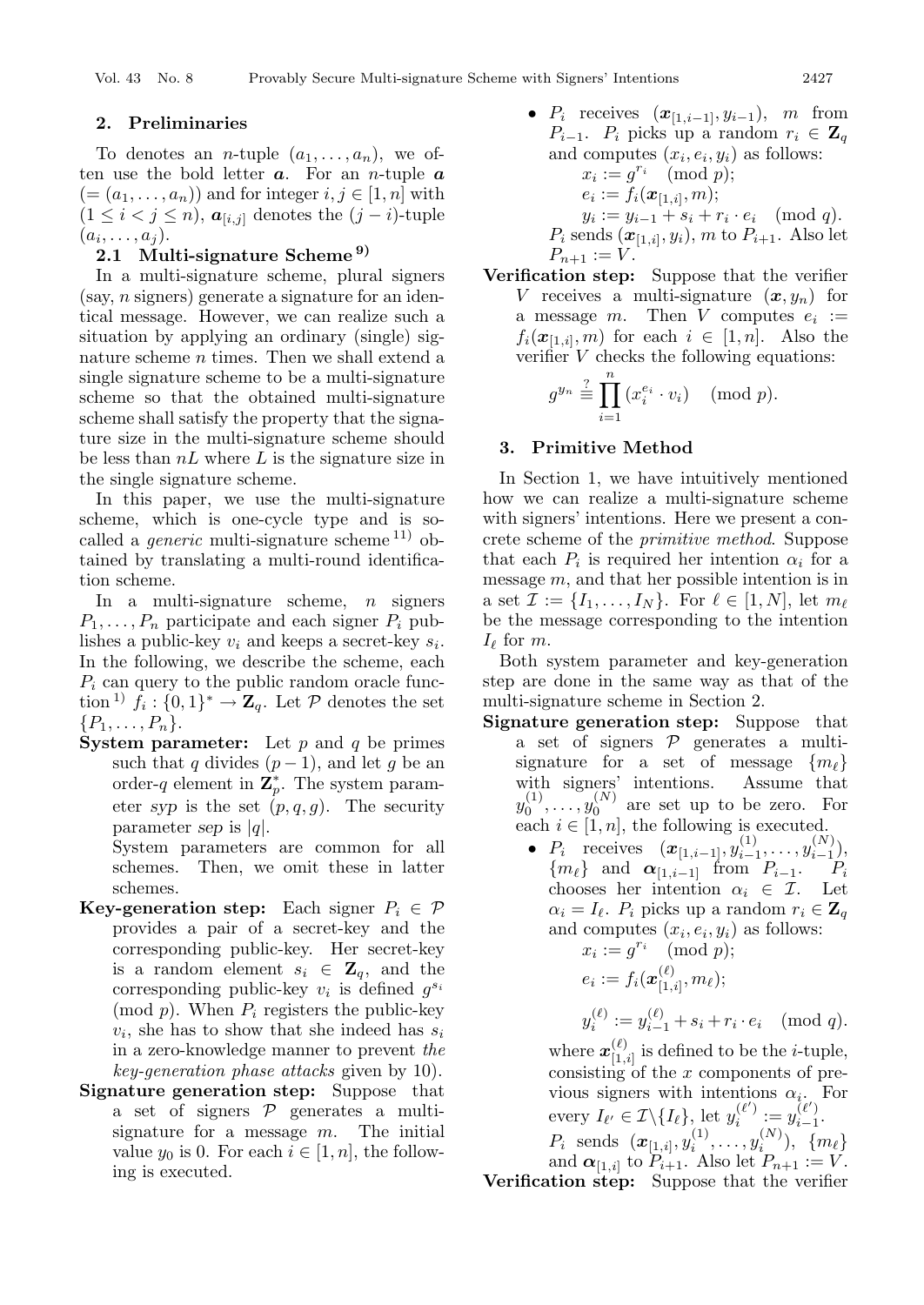V receives a multi-signature<br> $(x, u^{(1)}$   $(u^{(N)})$  for a sq

 $(x, y_n^{(1)}, \ldots, y_n^{(N)})$  for a set of message<br>  $\{m_i\}$  with signers' intentions  $\alpha$  Then  $\{m_{\ell}\}\$  with signers' intentions  $\alpha$ . Then<br> $V$  computes  $c_{\ell} := f(\alpha^{(\ell)}_1, m_{\ell})$  for each V computes  $e_i := f_i(\boldsymbol{x}_{[1,i]}^{(\ell)})$  $\binom{(\ell)}{[1,i]}, m_{\ell}$  for each verifier V shocks  $i \in [1, n]$ . Also the verifier V checks<br>the following equations by the received the following equations by the received  $(\bm{x}, y_n^{(1)}, \ldots, y_n^{(N)}).$ 

$$
g^{y_n^{(\ell)}} \stackrel{?}{\equiv} \prod_{\stackrel{1 \leq i \leq n}{\alpha_i = I_\ell}}^n \left( x_i^{(\ell)^{e_i}} \cdot v_i^{(\ell)} \right) \frac{(\text{mod } p)}{(\forall I_\ell \in \mathcal{I})}.
$$

The set of public-keys  $v^{(\ell)}$  is defined to be  $\bigcup_{\alpha_i=I_{\ell}} \{v_i\}$ , which is the set of the public keys of signers with intentions  $\alpha_i$ , and where  $\mathbf{x}^{(\ell)}$  and  $\mathbf{e}^{(\ell)}$  are defined as well as  $\mathbf{v}^{(\ell)}$  as we can and  $e^{(\ell)}$  are defined as well as  $v^{(\ell)}$ . As we can guess from the primitive method given above, the total signature size in the primitive method turns out to be  $n|p| + \#(\bigcup_i {\{\alpha_i\}})|q|$ . In evaluation the computational cost, more important ating the computational cost, more important is  $\#(\bigcup_i {\{\alpha_i\}}),$  which is the most variety of the intentions actually chosen by  $\mathcal{P}$  rather than intentions actually chosen by  $P$ , rather than  $\#\mathcal{I}(=N)$ , which is the number of the intentions provided for the message.

# **4. Proposed Scheme**

In this section, we present a multi-signature scheme with signers' intentions secure against *active attacks*.

# **4.1 A Multi-signature Scheme with Signers' Intentions**

The primitive method discussed in the previous section, needs much verification cost in proportion to the number of the varieties of signers' intentions. As seen in the primitive method, as  $N$  increases, the scheme may get inefficient. Then we here propose a new multisignature scheme with signers' intentions. In this scheme, the total signature size is independent of  $N$ , and is the same with that in the scheme <sup>9)</sup>. The process of generating  $y_i$ , a part of signature, is very unique. And the proposed scheme is secure even against *adaptive chosen message insider attacks*.

In the following, we describe the proposed scheme, in which each  $P_i$  can query to the public random oracle function  $f_i : \{0,1\}^* \to \mathbb{Z}_q$ .

Both system parameter and key-generation step are done in the same way as that of the multi-signature scheme in Section 2.

**Signature generation step:** Suppose that a set of signers  $P$  generates a multisignature for a message  $m$ . The initial value  $y_0$  is 0. For each  $i \in [1, n]$ , the following is executed.

•  $P_i$  receives  $(\mathbf{x}_{[1,i-1]}, y_{i-1}),$  m and  $\alpha_{[1,i-1]}$  from  $P_{i-1}$ .  $\dot{P}_i$  chooses her intention  $\alpha_i \in \mathcal{I}$ , and picks up a random  $r_i \in \mathbf{Z}_q$  and computes  $(x_i, e_i, y_i)$  as follows:

$$
x_i := g^{r_i} \pmod{p};
$$
  
\n
$$
e_i := f_i(\boldsymbol{x}_{[1,i]}, m, \boldsymbol{\alpha}_{[1,i]});
$$
  
\n
$$
y_i := y_{i-1} + s_i \cdot \alpha_i + r_i \cdot e_i \pmod{q}.
$$
  
\n
$$
P_i \text{ sends } (\boldsymbol{x}_{[1,i]}, y_i), m \text{ and } \boldsymbol{\alpha}_{[1,i]} \text{ to}
$$
  
\n
$$
P_{i+1}. \text{ Also let } P_{n+1} := V.
$$

 $P_{i+1}$ . Also let  $P_{n+1} := V$ .<br>**Verification step:** Suppose that the verifier V receives a multi-signature  $(x, y_n)$  for a message m with signers' intentions *<sup>α</sup>*. Then V computes  $e_i := f_i(\boldsymbol{x}_{[1,i]}, m, \boldsymbol{\alpha}_{[1,i]})$ for each  $i \in [1, n]$ . Also the verifier V checks the following equations:

$$
g^{y_n} \stackrel{?}{\equiv} \prod_{i=1}^n (x_i^{e_i} \cdot v_i^{\alpha_i}) \pmod{p}.
$$

# **4.2 Model of the Proposed Scheme**

In the previous subsection, we have presented the proposed scheme, which is based on Schnorr's one<sup>12)</sup>. The proposed scheme can be adopt other *generic* signature schemes such as ElGamal scheme  $^{6)}$  and its variants like Ref. 7). In the following, we have the model of the proposed scheme. In the model, the symbols Cmt, Sig mean the function which computes *the commitment* (x component) and the function which computes the signature (y component). The function Sig is actually identical to the function Ans which computes *the answer* in the corresponding (multi-round) identification scheme. The range of the used random oracle functions which is *the challenge* in the identification scheme, is denoted by  $\mathcal{E}.$ 

- **System parameter:** First of all, the system parameter *syp* is chosen.
- **Key-generation step:** Each signer  $P_i \in$ P provides a pair of a secret-key and the corresponding public-key using a keygeneration algorithm  $\mathcal G$  on input  $1^k$ . Her secret-key is denoted by  $s_i$ , and the corresponding public-key is denoted by  $v_i$ . It should be assumed that probability for any polynomial-time machine to find  $s_i$ for given  $v_i$  and *syp* is negligible with respect to the security parameter *sep*. If spect to the security parameter *sep*. the scheme has only *the insensitive reduc* $tion^{10}$ , then when  $P_i$  registers the publickey  $v_i$ , she has to show that she indeed has  $s_i$  in a zero-knowledge manner. If the scheme has *the sensitive reduction* 10), then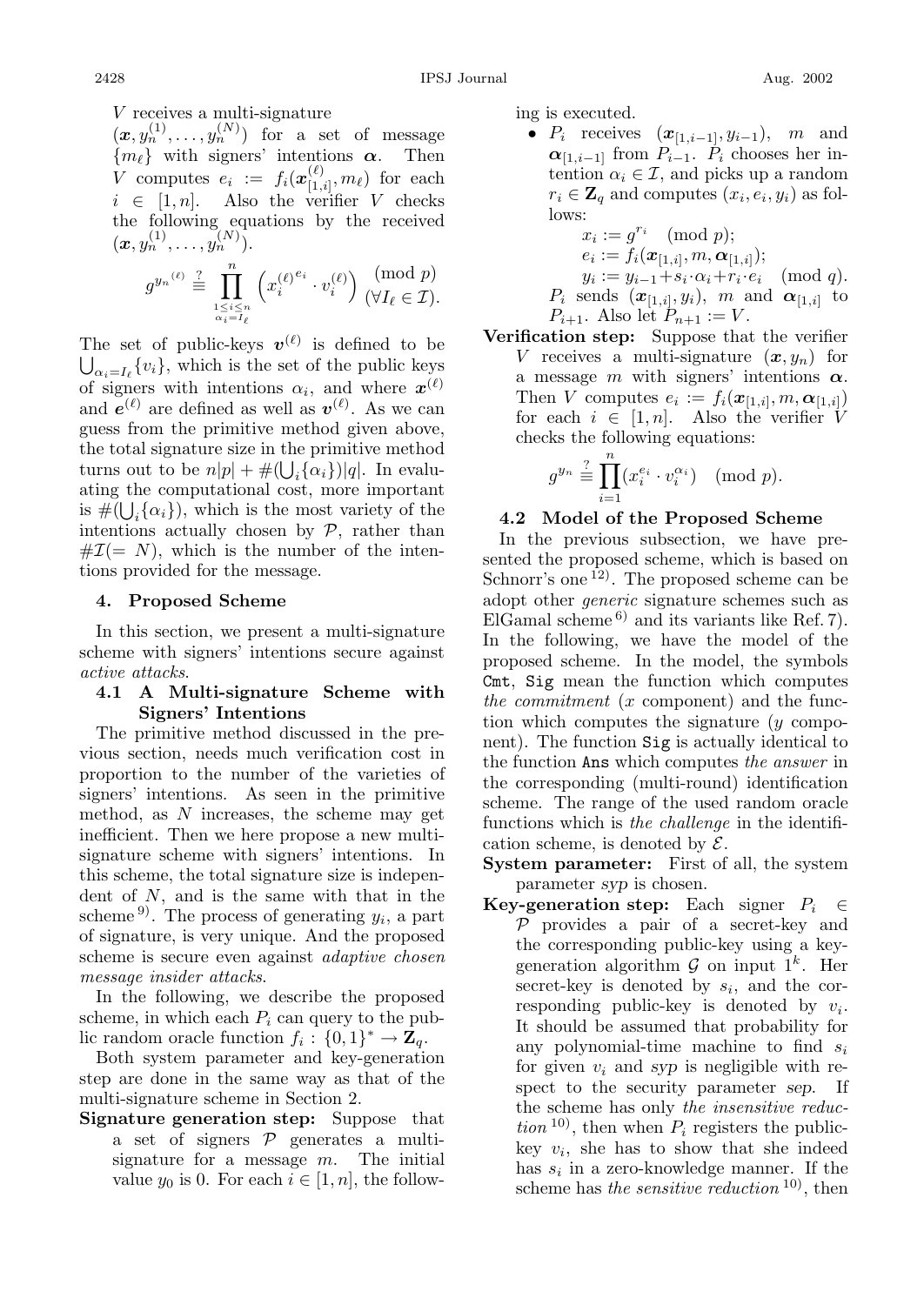this proof is not mandatory.

- **Signature generation step:** Suppose that a set of signers  $P$  generates a multisignature for a message  $m$  with signers' intentions. The initial value  $y_0$  is 0. For each  $i \in [1, n]$ , the following is executed.
	- $P_i$  receives  $(\mathbf{x}_{[1,i-1]}, y_{i-1}),$  *m* and  $\alpha_{[1,i-1]}$  from  $P_{i-1}$ .  $P_i$  chooses her intention  $\alpha_i \in \mathcal{I}$ , and picks up a random number  $r_i$  and computes  $(x_i, e_i, y_i)$  as follows:

$$
x_i := \texttt{Cmt}(r_i, s_i, \alpha_i);
$$
  
\n
$$
e_i := f_i(\boldsymbol{x}_{[1,i]}, m, \boldsymbol{\alpha}_{[1,i]});
$$
  
\n
$$
y_i := \texttt{Sig}(s_i, r_i, e_i, \alpha_i, y_{i-1}).
$$
  
\nsends 
$$
(\boldsymbol{x}_{[1, j]}, y_i) = m \text{ and } \boldsymbol{\alpha}_{[j]}
$$

- $P_i$  sends  $(\mathbf{x}_{[1,i]}, y_i)$ , *m* and  $\mathbf{\alpha}_{[1,i]}$  to  $P_{i+1}$  Also let  $P_{i+1} := V$  $P_{i+1}$ . Also let  $P_{n+1} := V$ .
- **Verification step:** Suppose that the verifier V receives a multi-signature  $(x, y_n)$  for a message m with signers' intentions *<sup>α</sup>*. Then V computes  $e_i := f_i(\boldsymbol{x}_{[1,i]}, m, \boldsymbol{\alpha}_{[1,i]})$ for each  $i \in [1, n]$ . Also the verifier V computes the following equations:

 $v := \text{Ver}(\boldsymbol{v}, m, \boldsymbol{x}, \boldsymbol{e}, y_n, \boldsymbol{\alpha}).$ 

V accepts the multi-signature with signers' intentions if  $v = 1$ , and rejects otherwise.<br>5. Security Consideration

# **5. Security Consideration**

In this section, we prove that the proposed scheme is secure against active adversaries. The attack model given below covers the most general attacks, *adaptive chosen message insider attacks*.

#### **5.1 Adversary Model**

For discussion of the security of multisignature scheme with signers' intentions, we here present the adversary model for the scheme.

#### **MS-***α* **adversary**

Given the system parameter *syp* and the public-keys  $v$ , an MS- $\alpha$  adversary M which can query to the random oracle functions  $f_i$  ( $i \in$  $[1, n]$ , executes the following for each  $j \in [1, Q]$ with given Q:

- **(S1)** An MS-*α* adversary M determine a message  $m_j$ , a signer  $P_{i_j}$ , and the signer's intention  $\alpha_j \in \mathcal{I}^n$ .
- **(S2)** Generate a valid partial multi-signature for  $m_j$  in the signers' intentions  $\alpha_{i[1,i,j-1]}$ and  $(\mathbf{x}_{[1,i_j-1]}, \mathbf{e}_{[1,i_j-1]}, y_{i_j-1})$  by colluding with  $\mathcal{P}\backslash \{P_{i_j}\}.$
- **(S3)** Send  $(\mathbf{x}_{[1,i_j-1]}, \mathbf{e}_{[1,i_j-1]}, y_{i_j-1}, \mathbf{\alpha}_{j[1,i_j-1]})$ <br>and  $\alpha_{i,j}$  to P. To make the adversary and  $\alpha_{j,i_j}$  to  $P_{i_j}$ . To make the adversary<br>stronger we assume M can ask P 's sigstronger, we assume M can ask  $P_{i_j}$ 's signature for  $P_{i_j}$ 's intention M chooses.

**(S4)** And get a valid partial multi-signature  $(x_{[1,i_j]}, e_{[1,i_j]}, y_{i_j})$  and the singers' intentions  $\alpha_{[1,i_j]}$  from  $P_{i_j}$ .

After  $Q$  iterations of these steps  $(S1), (S2), (S3)$ and  $(S4)$ , the adversary M computes a multisignature for a message  $m$  with signers' intentions  $\alpha$ , where for every  $j \in [1, Q]$ , it must hold at least one of  $m \neq m_j$  and  $\boldsymbol{\alpha}_{j[i_j,i_j]} \neq \boldsymbol{\alpha}_{[i_j,i_j]}.$ Here note that in the key-generation step, each signer is required to show that she indeed has the corresponding secret-key, if Type  $II^{9}$  is adopted. Hence we don't have to consider *the key generation phase attacks*.

# **5.2 Definition of the Security for Multi-signature Scheme with Signers' Intentions**

Here we define the security of the proposed multi-signature scheme with signers' intentions.

**Definition 5.1** Suppose an MS- $\alpha$  adversary (probabilistic Turing machine)  $\mathcal M$  can ask  $R_i$ -queries to  $f_i$  for each  $i \in [1, n]$ , and is allowed Q-time execution of the steps from (S1) to (S4). If such an MS- $\alpha$  adversary M can forge a multi-signature  $(x, e, y_n)$  for a message m with signers' intentions *<sup>α</sup>* in time at most t with probability at least  $\epsilon$ , then we say that M can  $(t, Q, \mathbf{R}, \epsilon)$ -break the *multi-signature scheme with signers' intentions*. Here, the probability is taken over the coin flips of  $M$ ,  $f_1$ , ...,  $f_n$  and signing oracles  $\mathcal{P}$ .

**Definition 5.2** A multi-signature scheme with signers' intentions is said to be  $(t, Q, \mathbf{R}, \epsilon)$ *secure*, if there is no MS- $\alpha$  adversary which can  $(t, Q, \mathbf{R}, \epsilon)$ -break the scheme, and if for a message m, a multi-signature  $(x, e, y_n)$  which is valid for signers' intentions  $\alpha$ , is invalid for another signers' intentions  $\alpha'$  with overwhelming probability.

#### **5.3** Identification Schemes

The security of the multi-signature scheme given by Ref. 9) can be reduced to the security of multi-round identification scheme, from which the multi-signature scheme is derived. That means if the multi-round identification scheme is shown to be secure against polynomial-time adversaries, then it shall be shown that by *ID-reduction lemma*, in the multi-signature scheme, any adaptive chosen message insider polynomial-time adversary cannot existentially forge a signature. Also for the proposed scheme, the security of the multisignature scheme with signers' intentions can be reduced to the security of some kinds of multiround identification schemes. Before showing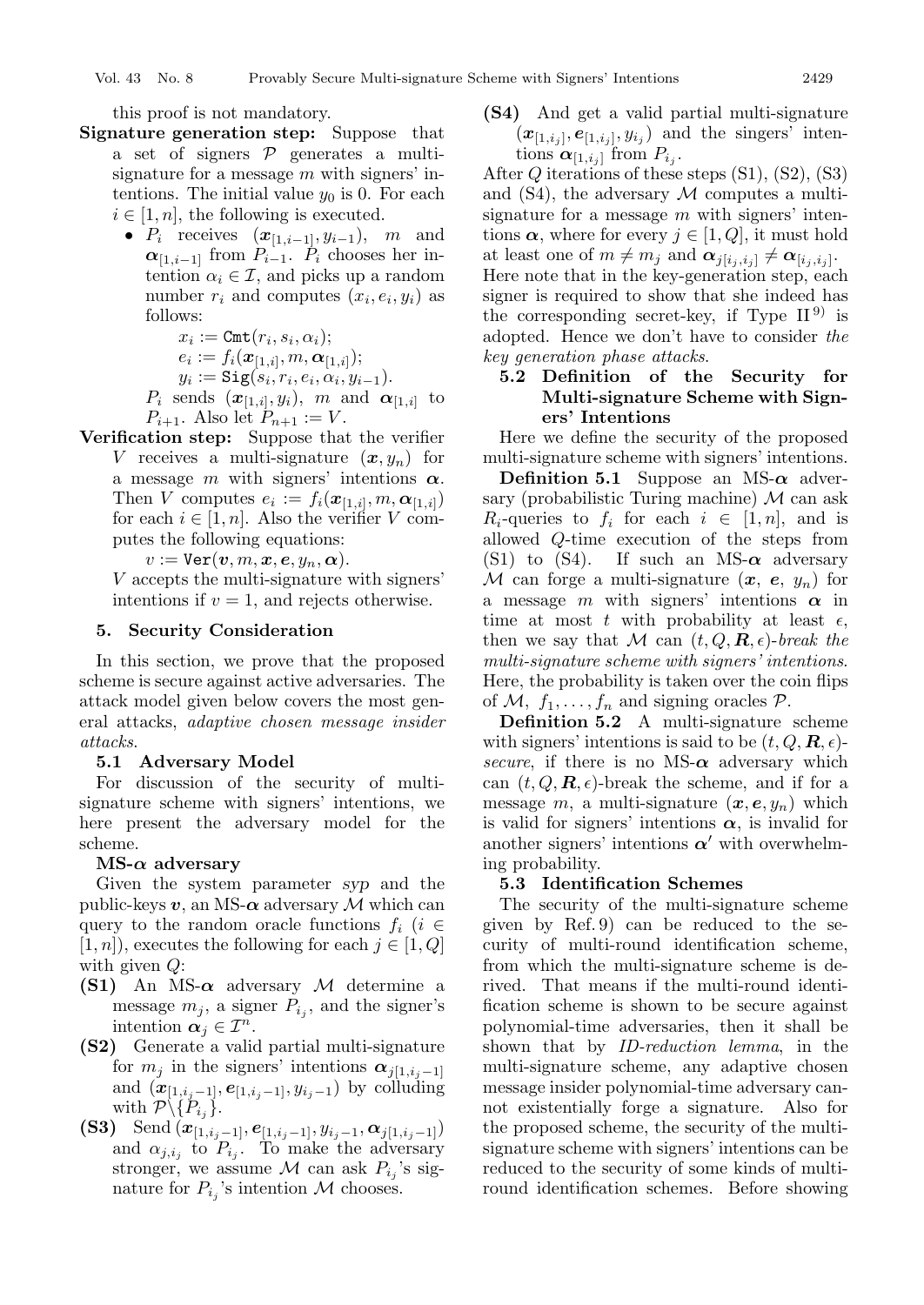it, we first introduce two kinds of multi-round identification schemes. Those are slightly different from each other, and are necessary to prove the security of multi-signature scheme with signers' intentions.

#### **Scheme** ID-A**:**

The participating entities are the prover P and the verifier V.

System parameter is done in the same way as that of the multi-signature scheme in Section 2.

- **Key-generation step:** P provides n pair of a secret-keys  $s_i \in \mathbf{Z}_q$  and the corresponding public-keys  $v_i$ , where  $v_i := g^{s_i}$  $(mod p)$   $(i \in [1, n]).$
- **Identification step:** P chooses her intentions  $\alpha \in \mathcal{I}$  with  $\#\alpha = n$ . First P picks up *n* random  $r_i \in \mathbf{Z}_q$ , and computes  $x_i := g^{r_i}$ (mod p)  $(i \in [1, n])$ . Then the prover P and the verifier V execute the following step for  $i \in [1, n].$ 
	- P sends the commitment  $(x_i, \alpha_i)$  to V, and V randomly picks up the challenge  $e_i \in \mathbf{Z}_q$ , and sends it to P.

After this iteration, P computes the answer

$$
y := \sum_{i=1}^{n} (s_i \cdot \alpha_i + r_i \cdot e_i) \pmod{q}.
$$

Then  $P$  sends  $y$  to  $V$ .

Receiving  $(x, y)$  and  $\alpha$ . *V* checks  $(x, y)$  and *α* by following verification:

$$
g^y \stackrel{?}{\equiv} \prod_{i=1}^n (x_i^{e_i} \cdot v_i^{\alpha_i}) \pmod{p}.
$$

If this equality holds, then  $V$  accepts the identification, and rejects, otherwise.

## **Scheme** ID-B**:**

ID-B is different from ID-A in terms of the timing when P declares. Namely in ID-B P does before interaction between P and V.

Both system parameter and key-generation step follows that of Scheme ID-A.

- **Intention declaration step:** The prover P publishes  $\alpha \in \mathcal{I}$  with  $\#\alpha = n$ . (This distribution does not have to be uniform.)
- **Identification step:** P picks up n random  $r_i \in \mathbf{Z}_q$ , and computes  $x_i := g^{r_i}$  $\pmod{p}$   $(i \in [1, n])$ . For the rest, the step is the same as the previous one.

As well as in the previous section, we can have the models of Schemes ID-A and ID-B, by using the functions  $\texttt{Cmt}$ ,  $\texttt{Ans} (= \texttt{Sig})$  and  $\texttt{Ver}$ .

## **5.4 Definitions of the Security for Identification Schemes**

Here we define the security for multi-round identification schemes.

**Definition 5.3** Suppose that an ID- adversary M which does not have *s*, can pass the verification for some  $\alpha$  in time at most t with probability at least  $\epsilon$ . Then we say that ID- adversary M can  $(t, \epsilon)$ -break the multi-round iden*tification scheme*.

**Definition 5.4** We say that a multiround identification scheme is  $(t, \epsilon)$ -secure, if there is no ID-adversary which can  $(t, \epsilon)$ break the scheme, and if  $(x, e, y)$  with  $\text{Ver}(\boldsymbol{v}, m, \boldsymbol{x}, \boldsymbol{e}, y, \boldsymbol{\alpha}) = 1$  for intentions  $\boldsymbol{\alpha} \in \mathcal{I}$ , satisfies  $\text{Ver}(\boldsymbol{v}, m, \boldsymbol{x}, \boldsymbol{e}, y, \boldsymbol{\alpha}') = 0$  with over-<br>whelming probability for another (distinct) inwhelming probability, for another (distinct) intentions  $\alpha'$ . Here,  $\text{Ver}(v, m, x, e, y, \alpha)$  is the predicate to judge whether for intentions  $\alpha$  the predicate to judge whether for intentions  $\alpha$ , the tuple  $(x, e, y)$  passes the verification by using  $v$ . Its value is 1, if the predicate is true, and is 0, otherwise.

We define *the zero-knowledge property* for Scheme ID-B as follows:

**Definition 5.5** Suppose that a polynomialtime machine  $S$  is given public-key  $v$  and intentions  $\alpha \in \mathcal{I}$ . Here we define the function  $\eta(\text{sep})$ as follows:

$$
\eta(\text{sep}) := \sum_{\substack{\kappa \in \mathbf{Z}_p^{*n} \\ \lambda \in \mathbf{Z}_q^n}} \left| \Pr\left[\frac{(\boldsymbol{x}, \boldsymbol{e}, \boldsymbol{y}) \leftarrow [P(\boldsymbol{s}, \boldsymbol{\alpha}), V(\boldsymbol{v}, \boldsymbol{\alpha})]:}{(\boldsymbol{x}, \boldsymbol{e}, \boldsymbol{y}) = (\boldsymbol{\kappa}, \boldsymbol{\lambda}, \boldsymbol{\mu})} \right] \right|, \\ - \Pr\left[\frac{(\boldsymbol{x}', \boldsymbol{e}', \boldsymbol{y}') \leftarrow S(\boldsymbol{v}, \boldsymbol{\alpha}) :}{(\boldsymbol{x}', \boldsymbol{e}', \boldsymbol{y}') = (\boldsymbol{\kappa}, \boldsymbol{\lambda}, \boldsymbol{\mu})} \right] \right|,
$$

where  $(\mathbf{x}, \mathbf{e}, y) \leftarrow [P(\mathbf{s}, \alpha), V(\mathbf{v}, \alpha)]$  denotes the event that  $(2n + 1)$ -tuple  $(x, e, y)$  is obtained by the communication between P on input  $(s, \alpha)$  and V on input  $(v, \alpha)$ . Then we say that the scheme has *the statistical zeroknowledge property*, if  $\eta$ (*sep*) is negligible. As a special case, if  $\eta$ (*sep*) is identically zero, then we say that the scheme has *the perfect zeroknowledge property*.

Then Scheme ID-B is shown to provide the perfect zero-knowledge property by constructing a simulator  $S$ , as follows:

• Given *v* and  $\alpha \in \mathcal{I}$ , *S* picks up  $y \in \mathbf{Z}_q$ and  $e \in \mathbb{Z}_q^n$  to compute  $\beta_i$  such that  $y =$ <br> $\sum_{i=1}^n (e_i, \beta_i)$  (mod *a*) and  $\gamma_i$  such that and  $e \in \mathbb{Z}_q$  to compute  $\rho_i$  such that  $y = \sum_{i=1}^n (e_i \cdot \beta_i) \pmod{q}$ , and  $\gamma_i$  such that  $\alpha + e \cdot \alpha = 0 \pmod{q}$  ( $i \in [1, n]$ ). Then  $\alpha_i + e_i \cdot \gamma_i = 0 \pmod{q}$   $(i \in [1, n])$ . Then S computes  $x_i := g^{\beta_i} v^{\gamma_i} \pmod{p}$  (i  $\in$  $[1, n]$ .

Such an  $(x, e, y)$  indeed passes the verification.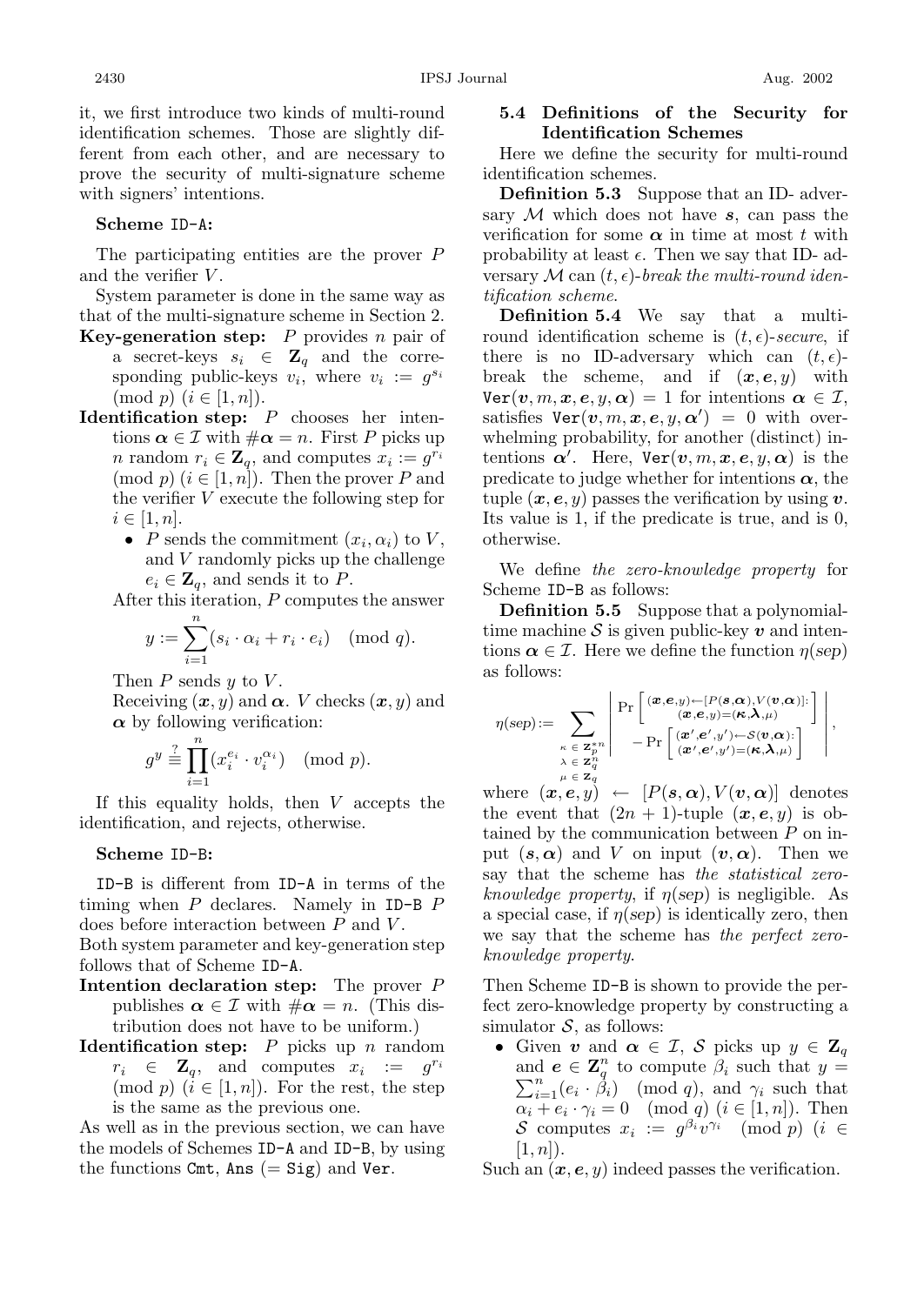**Lemma 5.6** Scheme ID-B has *the perfect zero-knowledge property*

*Proof*. We compute the following to probability of appearance of the  $(2n + 1)$ -tuple  $(x, e, y)$ :

• The probability of appearance of the  $(2n+1)$ tuple  $(x, e, y)$  which can pass the verification for some *α*.

$$
\Pr\left[(\kappa, \lambda, \mu) \leftarrow [P(s, \alpha), V(v, \alpha)]\right] = 1/q^{2n};
$$
  

$$
\Pr\left[(\kappa, \lambda, \mu) \leftarrow \mathcal{S}(v, \alpha)\right] = 1/q^{2n}.
$$

• The probability of appearance of the  $(2n+1)$ tuple  $(x, e, y)$  which can't pass the verification for some  $\alpha$ .

$$
\Pr\left[(\kappa, \lambda, \mu) \leftarrow [P(s, \alpha), V(v, \alpha)]\right] = 0;
$$
  

$$
\Pr\left[(\kappa, \lambda, \mu) \leftarrow \mathcal{S}(v, \alpha)\right] = 0.
$$

Thus we get that each distributions of probabilities are the same. So Scheme ID-B has *the* perfect zero-knowledge property. *perfect zero-knowledge property*.

As mentioned in Lemma 5.6, ID-B has the perfect zero-knowledge property, whereas ID-A does not. Because the simulator does not know the distributions of probabilities for each of signers' intentions. But we can prove that the proposed scheme is secure against an active adversaries. Because it is possible to simulate the signature which an active adversary queries to signing oracle as long as ID-B has the zero-knowledge property. Consequently, if there exists an active adversary which has the signing oracle, then we can construct a passive adversary which needs no signing oracle, using an active adversary. Hence if there exists a passive adversary which can break the proposed scheme, then we can construct an attacker which can break ID-A. But the attacker cannot break ID-B. Because the prover cannot execute the intention declaration step in ID-B, by reason of the prover doesn't know in advance what all signers' intentions as the commitment the passive adversary chosen are. In this way, we can understand to need two identification schemes, Scheme ID-A and Scheme ID-B to show the security of the proposed scheme.

An adversary model for Scheme ID-A is given as follows.

#### **ID-adversary**

An ID-adversary  $M$  is a machine, which, on input  $v$ , executes Scheme ID-A with  $V$ , and tries to pass the verification for some signers' intentions  $\alpha$ . The ID-adversary M is so-called

*a passive attacker*, which cannot accomplish *the attack in the middle*.

# **5.5 ID-reduction Lemma and Heavy Row Lemma**

Since Scheme ID-B provides the zeroknowledge property, we can obtain the following ID-reduction lemma.

- **Lemma 5.7** (i) If there exists an MS- $\alpha$ adversary  $\mathcal{A}_{a}$  which can  $(t, Q, \mathbf{R}, \epsilon)$ -break the scheme, then there also exists an MS- $\alpha$  adversary  $\mathcal{A}_1$  which can  $(t, Q, 1, \epsilon_1)$ break the scheme, where **<sup>1</sup>** is the n-tuple  $(1,\ldots, 1)$ , and  $\epsilon_1 := a_n$  with  $a_0 := \epsilon$  and  $a_i := \left(a_{i-1} - \frac{1}{q}\right) / R_i.$
- (ii) If there exists an MS- $\alpha$  adversary  $A_1$ which can  $(t, Q, 1, \epsilon_1)$ -break the scheme, then there also exists an MS-*α* adversary  $\mathcal{A}_{\rm p}$  which can  $(t^+, 0, 1, \epsilon_{\rm p})$ -break the scheme, where  $t^+ := t + \Phi_s$ ,  $\Phi_s$  is the time for simulation of O multi-signatures time for simulation of Q multi-signatures and  $\epsilon_{\mathbf{p}} := \epsilon_1 - \frac{Q}{q}$ .<br>If there exists an
- (iii) If there exists an MS- $\alpha$  adversary  $A_{\rm p}$ which can  $(t^+, 0, 1, \epsilon_p)$ -break the scheme, then there also exists an ID-adversary  $\mathcal{A}_{id}$  which can  $(t^+, \epsilon_p)$ -break the scheme.<br>(Sketch) The proof is also the same with

*Proof*.(Sketch) The proof is also the same with that of Lemma 9 in Ref. 9).

**Lemma 5.8** Let  $\epsilon_p \geq \frac{2^{n+1}}{q^n}$ . If there exists an ID-adversary which can  $(t^+, \epsilon_p)$ -break the scheme, then there exists a machine  $M$  which can compute  $s(= s_1 + \cdots + s_n \pmod{q}$  on input *v* in time  $t'$  with success probability  $\epsilon'$ .<br>Here  $t'$  and  $\epsilon'$  are defined as follows: Here  $t'$  and  $\epsilon'$  are defined as follows:

$$
t' := \frac{t^{++}}{3\epsilon_{\mathbf{p}}}(2^{2n+1} + 1) + \Phi_{\mathbf{L}};
$$
  

$$
\epsilon' := F_1(\epsilon_{\mathbf{p}}) \prod_{i=1}^n \left(\frac{1}{2}F_i(\epsilon_{\mathbf{p}})\right)^{2^{i-1}},
$$

where  $t^{++} := t^+ + \Phi_{\mathbf{V}}, \Phi_{\mathbf{V}}$  is the time for verification  $\Phi_{\mathbf{V}}$  is the time for finding s in the final cation,  $\Phi_L$  is the time for finding s in the final stage of reduction, and the function  $F_i(\epsilon_{\rm p})$  is defined to be  $1 - \left(1 - \frac{\epsilon_{\rm P}}{2^i}\right)^{2^i/\epsilon_{\rm P}}$ .

*Proof*. Also for Scheme ID-A, we can obtain the Heavy row lemma like Ref. 9). Hence we can obtain  $2^n$  simultaneous equations with  $(2^n +$  $n-1$ ) unknowns. Among those unknowns, the n ones are the secret-keys, and the rest are r components. From these equations, we can get s. The required time and the probability can be obtained as well as in Ref. 9).

Next we show one more property for security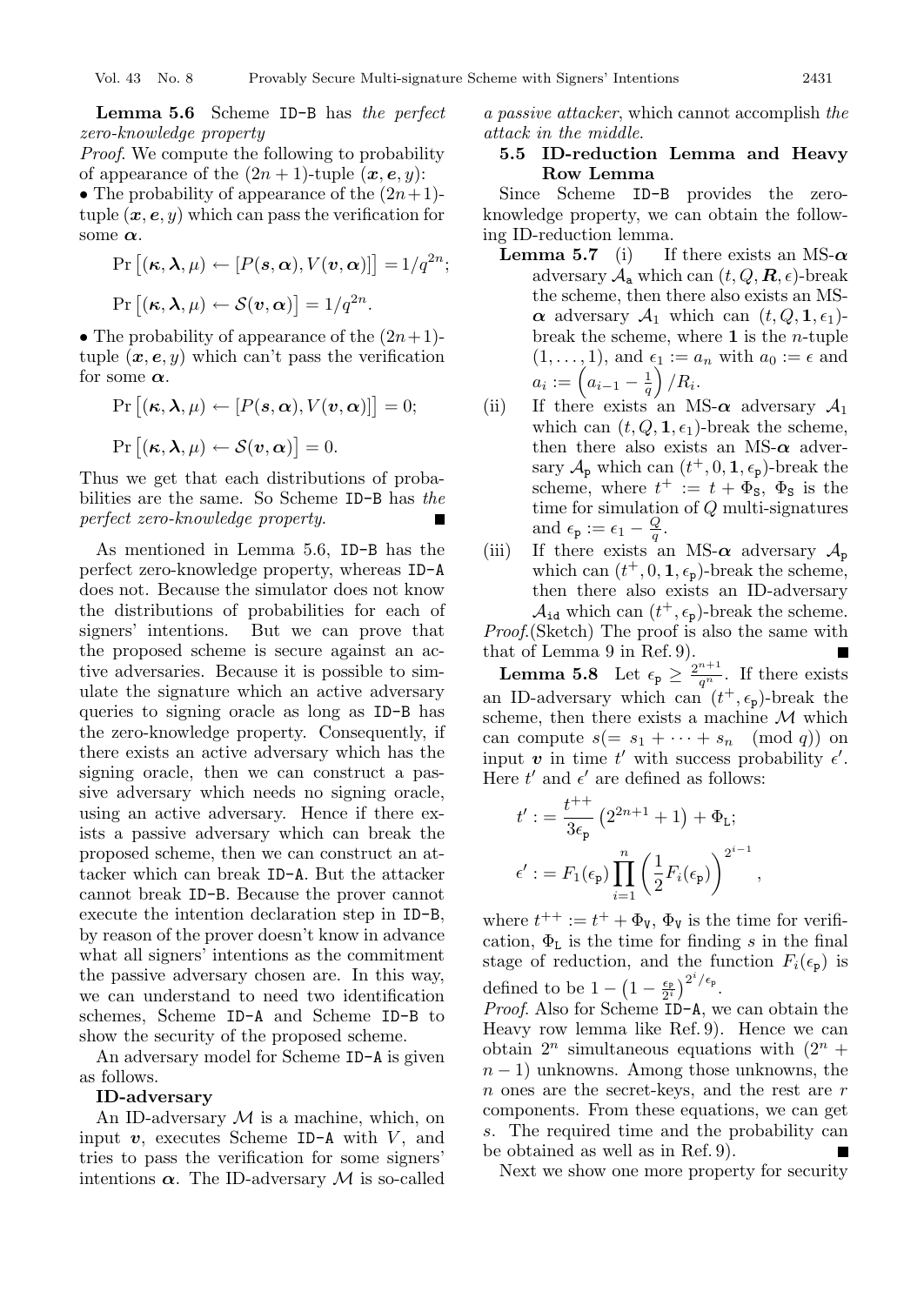**Table 1** Comparison of schemes.

|                  | total size of signatures                 | $\#$ of modular-p multiplications for verification                                                                                                                |  |
|------------------|------------------------------------------|-------------------------------------------------------------------------------------------------------------------------------------------------------------------|--|
| Primitive method | $n p  + \#(\bigcup_i {\{\alpha_i\}}) q $ | $\int \frac{n+3\#\left( \bigcup_i \left\{ \alpha_i \right\} \right)}{\widehat{\alpha}} \bigg\} \,  q  - \#\bigl( \bigcup_i \left\{ \alpha_i \right\} \right) + n$ |  |
| Proposed scheme  | $n p + q $                               | $\left(\frac{2n+3}{2}\right) q -1$                                                                                                                                |  |

of multi-signature schemes with signers' intentions.

**Lemma 5.9** Suppose that the tuple (*x*, *e*, y) passes the verification for signers' intentions  $\alpha \in \mathcal{I}$ . Then the very tuple  $(\boldsymbol{x}, \boldsymbol{e}, y)$  is reiected for another signers' intentions  $\alpha'$  with overwhelming probability.

*Proof.* It comes from the fact that for  $\alpha, \alpha' \in \mathcal{I}$ with  $\alpha \neq \alpha'$ , it holds the following:

$$
\Pr\left[(\boldsymbol{x},\boldsymbol{e},y,\boldsymbol{\alpha}) \leftarrow [P(\boldsymbol{s}),V(\boldsymbol{v})]: \texttt{Ver}(\boldsymbol{v},\boldsymbol{x},\boldsymbol{e},y,\boldsymbol{\alpha}')\!=\!1 \;\middle|\; \right. \\
$$

$$
\texttt{Ver}(\boldsymbol{v},\boldsymbol{x},\boldsymbol{e},y,\boldsymbol{\alpha})=1 \right] \leq 1/q,
$$

where  $Ver$  is the verification equation. Combining Lemmas 5.7, 5.8 and 5.9, we can obtain the following theorem.

**Theorem 5.10** Let  $\epsilon_p \geq \frac{2^{n+1}}{q^n}$ . Suppose that the computation of s from *<sup>v</sup>* (*the key searching problems*) satisfying  $v_1 \times \cdots \times v_n = g^s$  $\pmod{p}$  is  $(t', \epsilon')$ -secure. Then the proposed<br>multi-signature scheme with signers' intentions multi-signature scheme with signers' intentions is  $(t, Q, \mathbf{R}, \epsilon)$ -secure.

Suppose that t and t' are bounded by a poly-<br>nomial on the security parameter  $|a|$ . Then  $\epsilon$  is nomial on the security parameter |q|. Then  $\epsilon$  is non-negligible with respect to |q| if and only if so is  $\epsilon'$ .

#### **6. Efficiency Consideration**

We evaluate the computational amount for verification in the proposed scheme on the basis of the required number of modular-p multiplications, and also the total size of signatures.

The required number of modular-p multiplication is calculated by a simple binary method. For  $(g_1^{a_1} \cdot g_2^{a_2} \cdots g_n^{a_n})$  where  $(|a_1| = |a_2| = \cdots =$ <br> $|a_1| = |a_1|$  and  $(|a_2| = |a_2| = \cdots = |a_n| = |n|)$  $|a_n| = |q|$  and  $(|g_1| = |g_2| = \cdots = |g_n| = |p|$ , the required number of modular- $p$  multiplications is  $(\frac{n}{2} + 1) |q| - 1$ . In the computational<br>amount for signing there is no difference beamount for signing, there is no difference between the proposed scheme and the primitive method. It will not be discussed here. **Table 1** summarizes the total size of signatures and the computational amount for verification in the primitive method and the proposed scheme.

In the primitive method, the required num-

ber of modular-p multiplications is related to  $\#$  (  $\cup_i {\alpha_i}$  ). In other words, the primitive method loses its merit in proportion to the increase of  $\#(\bigcup_i {\{\alpha_i\}})$ , because  $\#(\bigcup_i {\{\alpha_i\}})$ <br>multi-signatures are verified in the primitive multi-signatures are verified in the primitive method. On the other hand, the proposed scheme is very unique. The proposed scheme has two properties simultaneously.

- One is the property as a multi-signature scheme, which is suited to plural signers.
- The other is the property, which is suited to plural signers' intentions.

Roughly speaking, the former property makes the gap of the required number of modularp multiplications between the single-signature scheme and the proposed (multi-signature) scheme. Second property, in the primitive method, the number of equations for verification (or the number of signatures) depends on the number of varieties of signers' intentions. Finally, in the proposed scheme, the number of equations for verification (or the number of signatures) do not depend on the number of signers or the number of varieties of signers' intentions.

## **7. Conclusion**

We have proposed an idea of signers' intentions for multi-signature scheme, and have given the multi-signature scheme with signers' intentions. Then, we have shown that the proposed scheme has a computational advantage for verification, compared to the primitive method. The proposed scheme is proved to be secure against adaptive chosen message insider adversaries, by reducing it to that of two kind of multi-round identification schemes. This approach is also applicable to various multisignature schemes such as two-cycle multisignature schemes.

**Acknowledgments** The authors would like to express our thanks to Dr. Takeshi Okamoto at Tokyo Denki University for his invaluable advice and useful comments.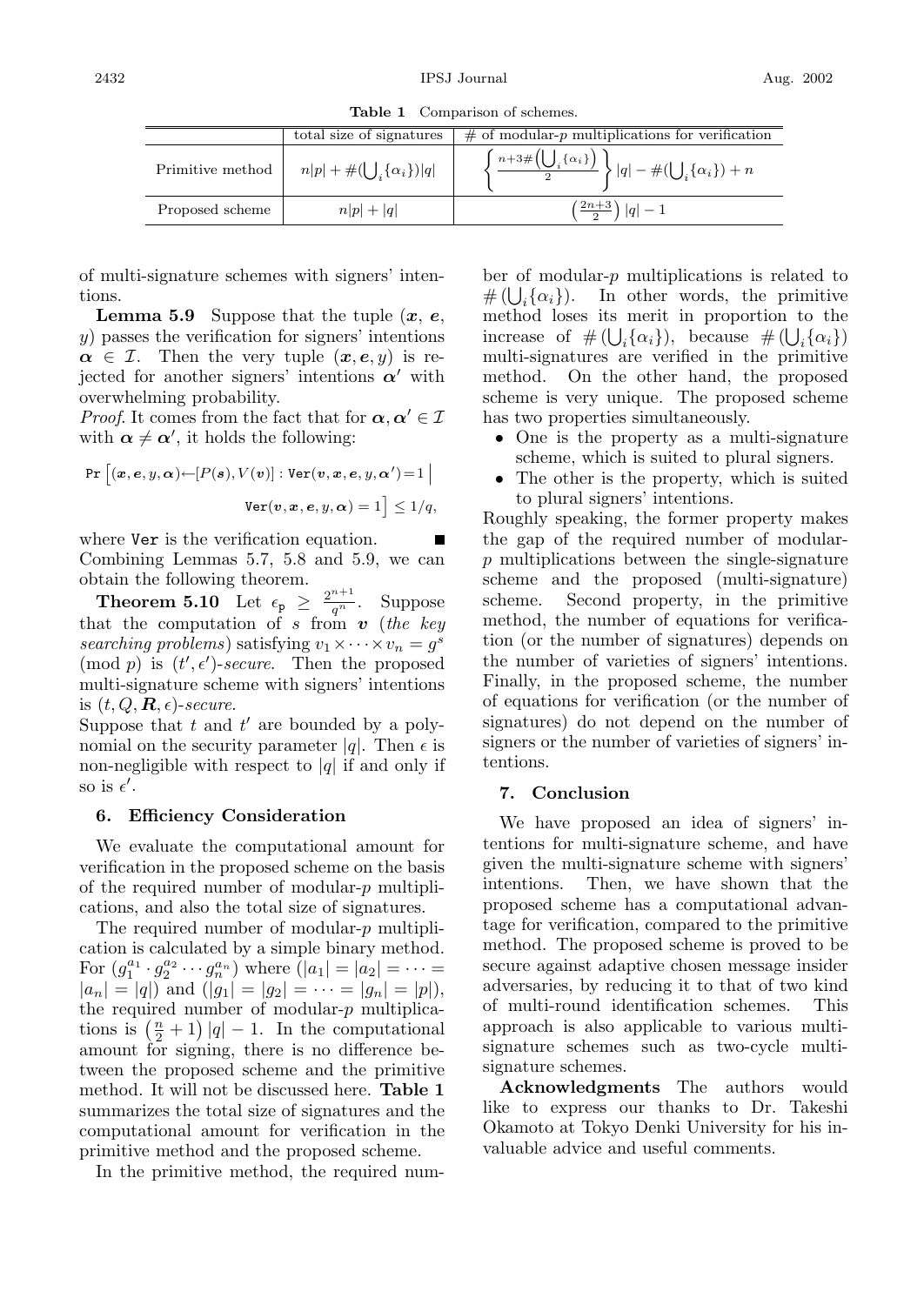## **References**

- 1) Bellare, M. and Rogaway, P.: Random oracles are practical: A paradigm for designing efficient protocols, *Proc. 1st Conference on Computer and Communications Security* (*CCS*) (1993).
- 2) Burmester, M., Desmedt, Y., Doi, H., Mambo, M., Okamoto, E., Tada, M. and Yoshifuji, Y.: A structured ElGamal-type multisignature scheme, *Proc. PKC2000*, Lecture Notes in Computer Science 1751, pp.466–483, Springer-Verlag (2000).
- 3) Doi, H., Mambo, M. and Okamoto, E.: On the security of the RSA-based multisignature scheme for various group structures, *Proc. ACISP2000*, Lecture Notes in Computer Science 1841, pp.352–367, Springer-Verlag (2000).
- 4) Doi, H., Okamoto, E. and Mambo, M.: Multisignature schemes for various group structures, *The 36-th Annual Allerton Conference on Communication*, *Control and Computing*, pp.713–722 (1999).
- 5) Doi, H., Okamoto, E., Mambo, M. and Uematsu, T.: Multisignature scheme with specified order, *Proc. 1994 Symposium on Cryptography and Information security*, SCIS94-2A, Jan. 27–29 (1994).
- 6) ElGamal, T.: A public-key cryptosystem and a signature scheme based on discrete logarithms, *IEEE Trans. Inf. Theory*, Vol.IT-31, No.4, pp.469–472 (1985).
- 7) Horster, P., Petersen, H. and Michels, M.: Meta-ElGamal signature schemes, *Proc. 2nd ACM Conference on Computer and Communications Security* (*CCS '94*), pp.96–107 (1994).
- 8) Mitomi, S. and Miyaji, A.: A multisignature scheme with message flexibility, order flexibility and order verifiability, *Proc. ACISP2000*, Lecture Notes in Computer Science 1841, pp.298–312, Springer-Verlag (2000).
- 9) Ohta, K. and Okamoto, T.: Multi-signature schemes secure against active insider attacks, *IEICE Trans.Fundamentals*, Vol.E-82-A, No.1, pp.22–31 (1999).
- 10) Ohta, K. and Okamoto, T.: Generic construction method of multi-signature schemes, *Proc. SCIS2001*, *The 2001 Symposium on Cryptography and Information Security*, Vol.I, pp.31–36 (2001).
- 11) Pointcheval, D. and Stern, J.: Security arguments for digital signatures and blind signatures, *Journal of Cryptology*, Vol.13, No.3, pp.361–396, Springer-Verlag (2000).
- 12) Schnorr, C.P.: Efficient signature generation by smart cards, *Journal of Cryptology*, Vol.4, pp.161–174, Springer-Verlag (1991).
- 13) Shimbo, A.: Design of a modified ElGamal

Signature Scheme, *Proc. 1996 Workshop on Design and Evaluation of Cryptographic Algorithms*, pp.37–44, Nov. 27 (1996).

> (Received December 4, 2001) (Accepted June 4, 2002)



**Kei Kawauchi** received the B.E. degree from the Department of Aerospace Engineering, National Defense Academy, Kanagawa, Japan in 1997, and received the M. Info. Sc. degree from JAIST (Japan Advanced

Institute of Science and Technology) in 2002. He is currently pursuing a doctorate degree in the same field at Chiba University, Chiba, Japan. His research interest includes the theory of computation. He has joined Japan Grand Self Defense Force since 1997 up to the present.



**Hiroshi Minato** received the B.A. degree in Economics from Shinshu University, Japan in 1991, and the M.S. degree in Information Science from Japan Advanced Institute of Science and Technology (JAIST), Japan

in 2001. He is currently a M.S. student in the Department of Electrical Engineering and Computer Science at Tufts University, located in Medford, Massachusetts, U.S.A. His interest is in E-commerce and E-government. He worked for 8 years in foreign exchange trading and its software development for an investment bank.